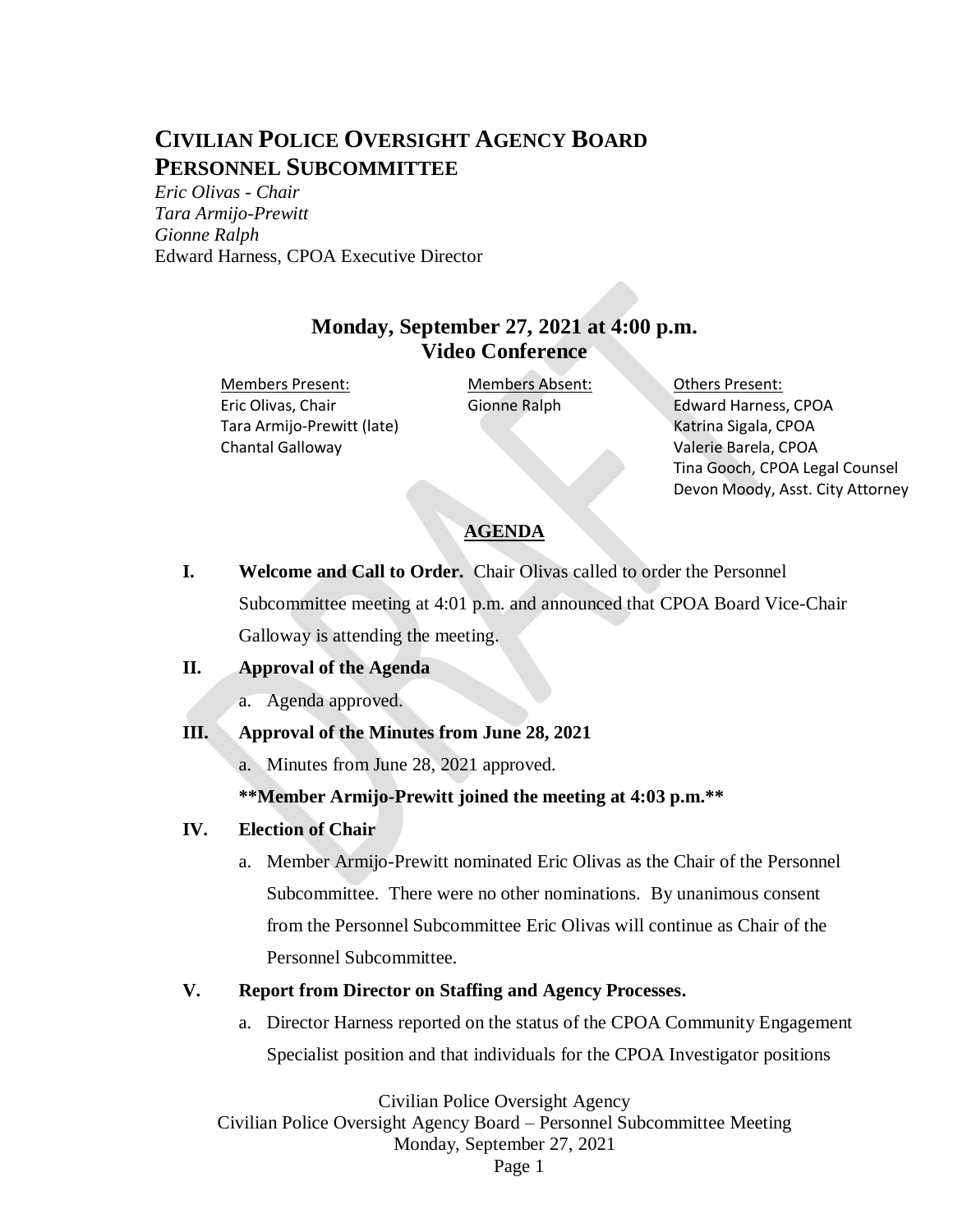have been selected. He also reported on projects the CPOA is currently working on for the CPC's and announced that City Counselor Diane Gibson is hosting a recognition dinner for the CPC's on November 18, 2021.

b. Chair Olivas inquired into the CPOA Policy Analyst position and Director Harness provided a status update.

#### **VI. Discussion and Possible action:**

#### **a. Executive Director's Evaluation 2021 Calendar Year**

i. Chair Olivas noted that the Executive Director's Evaluation for calendar year 2021 will go live in January 2022. The Personnel Subcommittee recommends to present the evaluation materials to the full CPOA Board at their next regular scheduled Board meeting.

#### **b. Executive Director's Evaluation 2022 Calendar Year**

- **i.** The Personnel Subcommittee, Director Harness, CPOA Legal Counsel Tina Gooch and Assistant City Attorney Devon Moody discussed options to seek community input related to the Executive Director's Evaluation and the Personnel Subcommittee will continue discussions at the next regularly scheduled Personnel Subcommittee meeting.
- ii. Director Harness will forward the evaluation matrix to CPOA staff for feedback.

#### **VII. Meeting with Counsel re: Pending Litigation or Personnel Issues:**

**Closed Discussion and Possible Action re: Pending Litigation or Personnel Issues** 

**a. Limited personnel matters pursuant to NMSA 1978, Section 10-15-1(H)(2)** 

# **i. Executive Director Appointment/Contract 1. Motion.** A motion by Member Armijo-Prewitt to move into

closed session. Roll call vote taken. Motion passed.

#### **For: 3 – Armijo-Prewitt, Galloway, Olivas**

#### **\*\*\*Meeting on Personnel matters began at 4:30 p.m. and**

**the meeting reconvened at 5:09 p.m.\*\*\***

Civilian Police Oversight Agency Civilian Police Oversight Agency Board – Personnel Subcommittee Meeting Monday, September 27, 2021